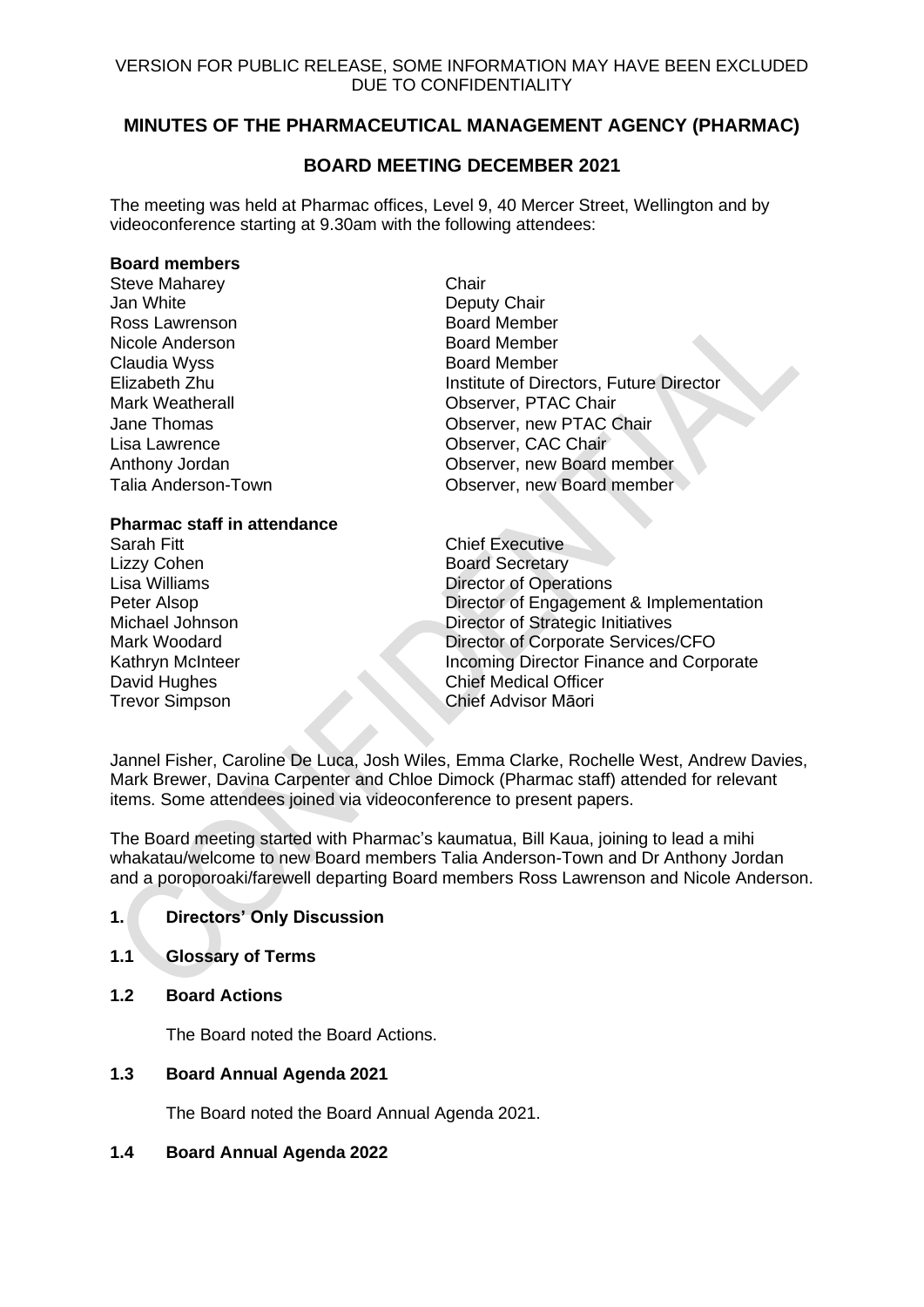The Board noted the Annual Agenda 2022.

## **2. Apologies**

Peter Bramley, Observer, DHB Representative.

## **3. Record of Previous Board and Committee Meetings**

## **3.1 Minutes of October 2021 Board Meeting**

**resolved** to adopt the minutes of the October 2021 meeting as being a true and correct record.

Nicole Anderson and Jan White **(carried)**

## **3.2 Minutes of October 2021 Health and Safety Committee meeting**

**noted** the minutes from the October 2021 Board Health and Safety Committee meeting

**endorsed** the Committee's 2022 work programme

**noted** that work has commenced to implement the recommendations from the Independent review of the Health and Safety framework

**noted** the Board discussion at the November Board meeting regarding COVID-19 vaccination of Pharmac staff.

## **3.3 Audit and Risk Committee Recommendations**

A verbal update was provided by the Committee Chair on the 3 December 2021 Committee meeting. The Board:

**resolved** to recommend to the Board that the Board Chair and the Audit and Risk Committee Chair sign the letter of representation

**resolved** to recommend to the Board that the Board Chair and the Audit and Risk Committee Chair sign the Statement of Responsibility in the Annual Report

**noted** the Committee discussion on risk will be covered under the Board risk Report item

**noted** that the Committee discussed the progress of staff to implement the recommendations from the external audit

**agreed** to recommend to the Board the appointment of a new Committee Chair

**resolved** to appoint Talia Anderson-Town as the Chair of the Audit and Risk **Committee** 

**noted** that the Board will discuss the Committee's membership at the January 2022 Board meeting, noting that, in addition to Nicole Anderson's term, Committee member and Board member Ross Lawrenson's term has expired and the need to appoint another member to the Committee.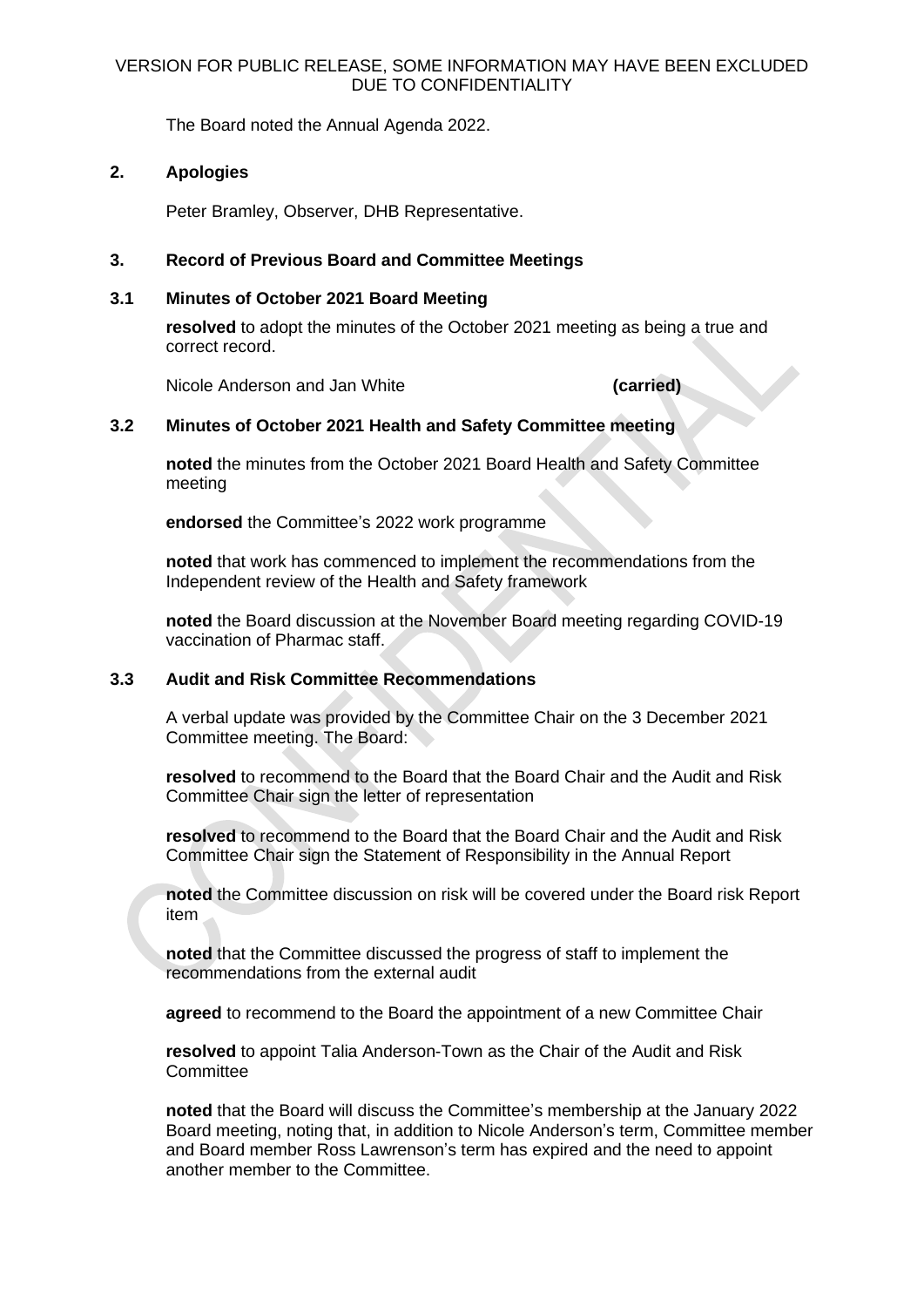Steve Maharey and Claudia Wyss **(carried)**

#### **3.4 Summary of August 2021 PTAC advice and recommendations**

This paper informs the Board of recommendations made and advice given by Pharmacology and Therapeutics Advisory Committee (PTAC) at its August 2021 meeting held on 19 and 20 August 2021 via videoconference. The Board:

**noted** the following summary of the record of the PTAC meeting held on 19 and 20 August 2021 via videoconference

**noted** the August 2021 PTAC record was signed off by the Chair on 3 November 2021 and is published on the Pharmac website

**noted** the verbal update from the PTAC Chair to provide further detail on the summary of PTAC recommendations in the Board report

**noted** the difficulty with external communications where PTAC have made high priority recommendations to Pharmac, when there are limited CPB funds available for new investments. The Board suggested that staff add links to the funding decision process within the website location for PTAC records to ensure context is available for the public reading the PTAC records. The Board discussed the need for staff to better highlight an assessment of the impact for Māori and other disadvantaged groups for each medicine considered by PTAC (as part of the Factors for Consideration (the 'Factors')., The Board recommended that staff include Māori impact statements in the PTAC records for each medicine and that staff may like to consider structuring the PTAC records using the Factors as a framework

**noted** that the Consumer Advisory Committee members attended the November PTAC meeting, instead of the August meeting as previously communicated to the Board.

#### **4. Interests Register**

**noted** the interests register

**noted** any decisions by the Chair to manage actual or potential conflicts of interest, as follows:

## *[None required]*

**noted** that the interest register will be updated to reflect the new Board member's interests for January 2022 Board meeting and that, for the new members who were observing, no potential conflicts of interest have been identified for this meeting. With new members present at this Board meeting, the Chair summarised the process of recording interests and potential conflicts before board meetings.

#### **5. Matters Arising**

**noted** the matters arising and actions progressed.

**noted** that the Board will complete a capability assessment in the new year which will inform training opportunities for the Board (collective Board and individual members)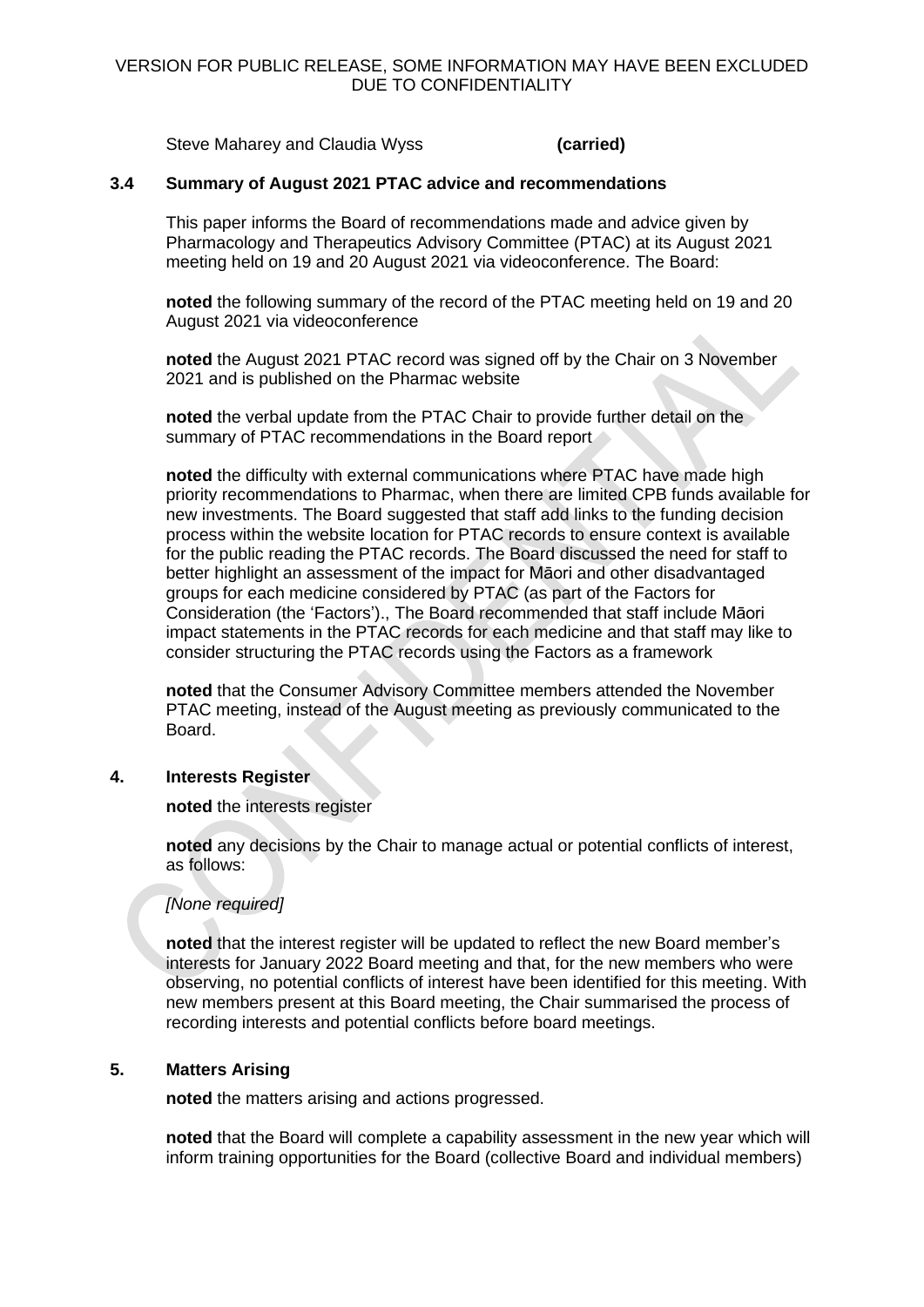as part of the Board's te Tiriti accountabilities. This will be reflected on the Board actions report and the 2022 Board Annual Agenda.

#### **6. Chair's Report**

#### **6.1 Verbal Report**

A verbal update was provided by the Board Chair. The Board:

**noted** new COVID-19 Omicron variant

**noted** that the Chair, Chief Executive and new Board member Dr Anthony Jordan are participating in various groups to support implementation of the health reforms

**noted** that the Chair and Chief Executive met with Ministry of Health staff as part of a regular six monthly meeting on Pharmac performance and strategic matters

**noted** that the Chair and Chief Executive have met with the new Board members as part of their induction to the Pharmac Board

**noted** that the Chair and Chief Executive appeared before the Petitions Committee on 11 November 2021 regarding the Petition of Richard Edward Stein: Fund ustekinumab for New Zealanders with severe Crohn's and ulcerative colitis

**noted** that the Chair and Chief Executive met with Medicines NZ as part of the regular six monthly meeting

**noted** that the Chief Executive has responded to the External Review Committee Chair's letter regarding the redaction of information provided to the Review Committee.

## **6.2 Correspondence**

**noted** the correspondence report.

## **7. CE Report**

## **7.1 Chief Executive's Report**

**noted** the Chief Executive's Report

**noted** that since this report was written, the Pharmac Review Interim Report has been released publicly on 2 December 2021

**noted** that, at the previous meeting between the Review Committee and the Board, the Review Committee suggested a meeting with the Board in early 2022 and that this is likely to occur on the day of the January 2022 Board meeting. The Board requested that staff coordinate with the Review Secretariate and Chair on agenda items for this meeting

**noted** that staff are preparing a submission on the Pae Ora (Healthy Futures) bill. One of the issues staff wish to respond to is that the Bill has exempted Pharmac from some health system principles (Clause 7(4) of the draft Bill) which relate to engaging with Māori on developing services, and opportunities for including Māori in decisionmaking (not services, because Pharmac does not provide services). The Board noted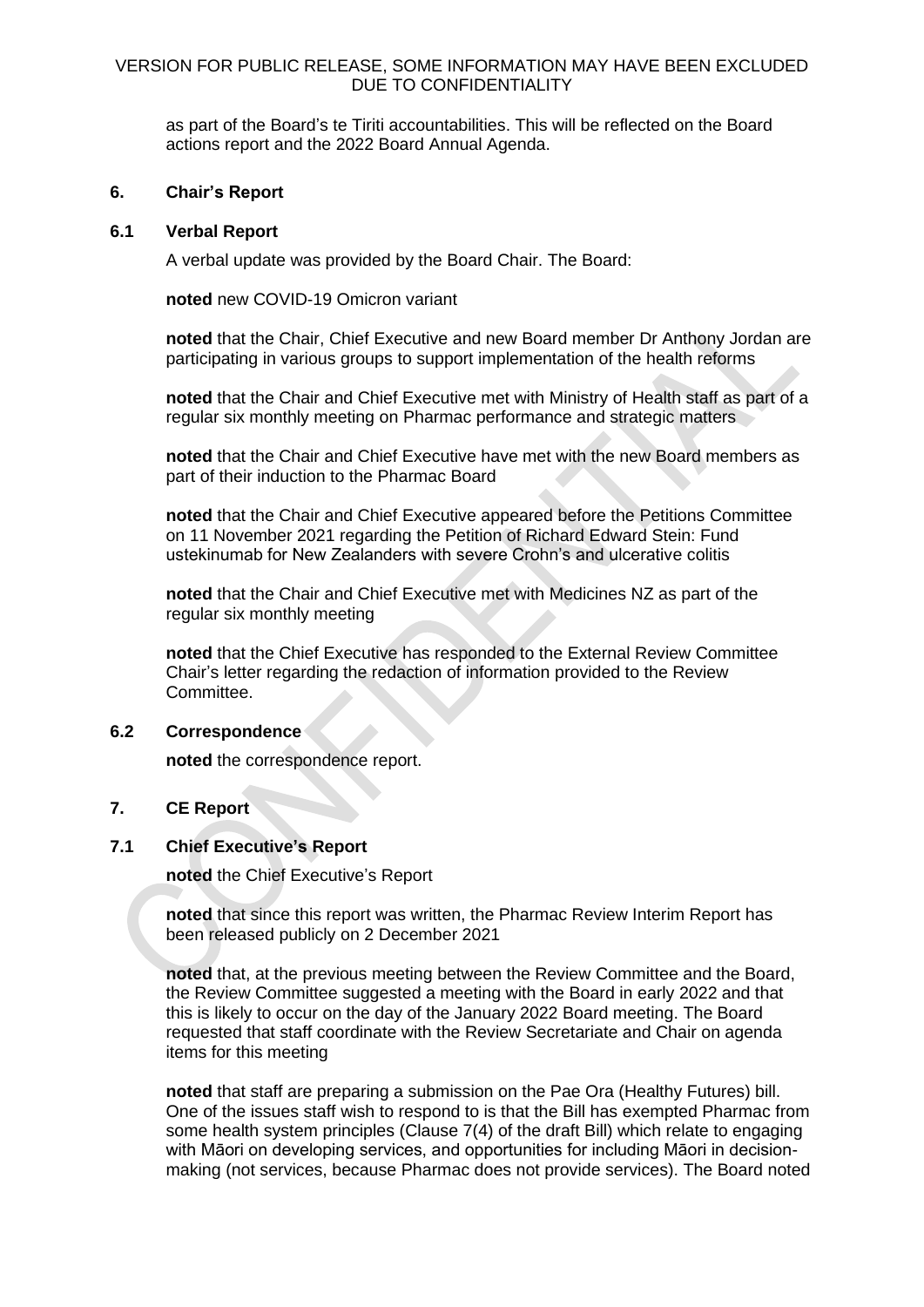that Pharmac staff were not aware this was going to be included before the Bill was published and shared staff's concern that Pharmac stakeholders may perceive it was intentionally driven by Pharmac. A copy of the submission will be shared with the Board. A Board member also noted that other Boards are providing submissions on the Bill highlighting a change to the wording in the bill, currently worded as 'might' or 'could' engage with Māori, and that Pharmac staff may like to consider including this in our submission

**noted** the operational finances and the advice from staff that the forecasted loss greater than budget is manageable.

## **7.2 Monthly Communications Report**

The purpose of this paper was to summarise the communications activity for September. The Board:

**noted** that all five of our proactive media activities in October had media pick up

**noted** that 60% of our website content has been updated since the launch of the new website and our readability score for content has improved and that the general theme is people are finding what they want

**noted** that staff have identified four areas we want to focus on next year to improve our reputation score – proactive media, social media partnerships, engagement and transparency

**noted** that staff are focusing on proactive communications and looking wider than traditional channels, such as Women's Weekly article

**noted** the benefit of using an influencer for the 'You are a Priority' campaign and that this has informed a change in our social media approach, to use other people's social media platform. Staff commented that this is an approach that other government agencies are using and that we are careful to select influencers that are aligned with our organisational values and link to our work

**discussed** the media coverage on the release of the Pharmac Review Interim Report and supported staff to continue with their communications approach and activities.

#### **8. Key Items**

## **8.1 Annual Report 2020/21**

This paper sought Board approval and signing of the Annual Report for 2020/21. The Board:

**noted** the Chair of the Audit and Risk Committee provided a verbal briefing to the Board regarding discussions earlier in the day with staff from Audit NZ, which included:

- a summary of discussions with Audit NZ staff and the contents of Audit NZ's final report
- a recommendation to progress matters related to the annual report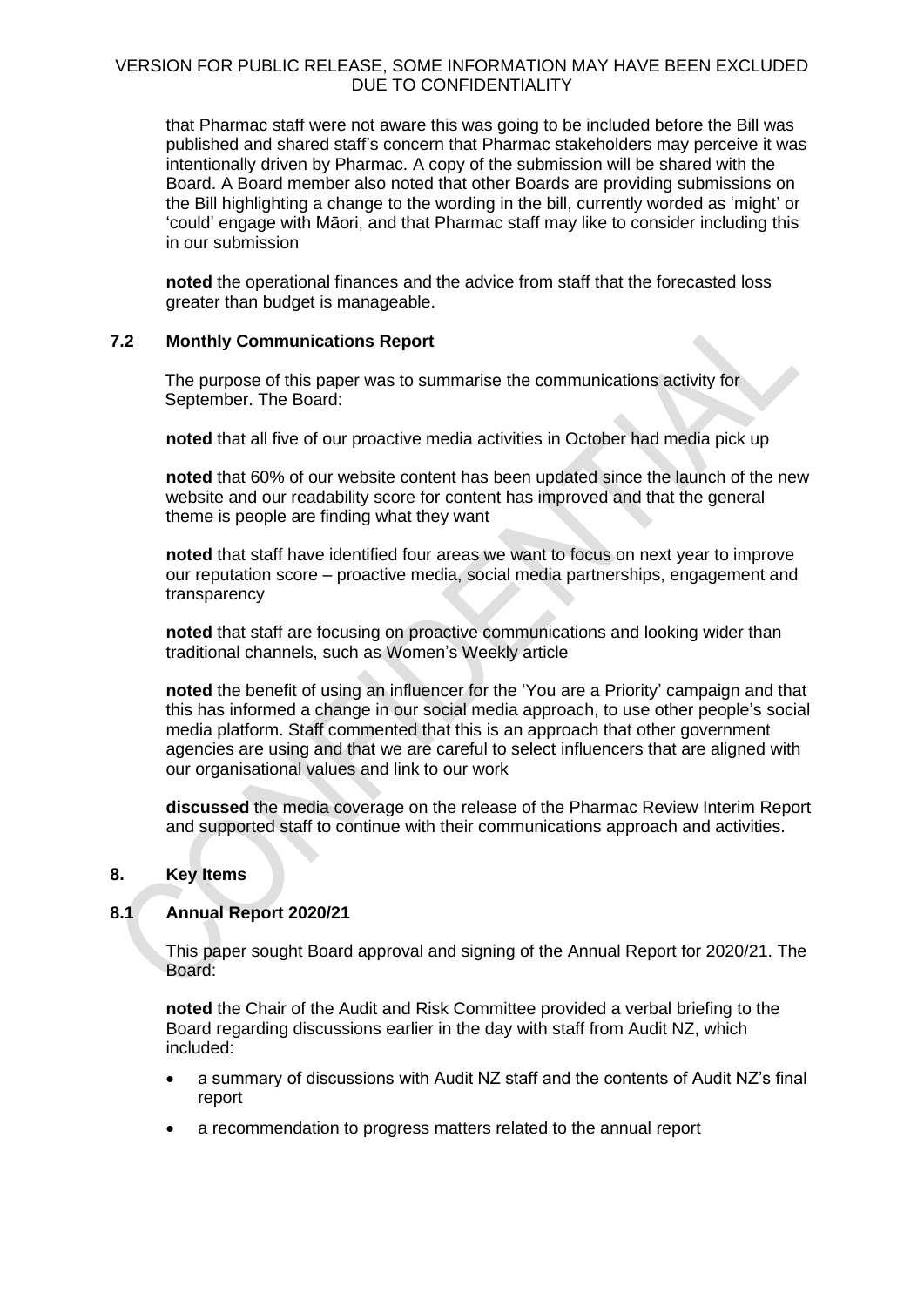**noted** we have made changes to the Annual Report to accommodate feedback from the Board and Audit NZ

**approved** the Pharmac Annual Report for 2020/21

**agreed** that the Board Chair and the Audit and Risk Committee Chair sign the Annual Report, Statement of Responsibility and the Letter of Representation for the year ended 30 June 2021

The Board congratulated staff on preparing a document which is easy to read and that could support further proactive communications on some aspects of our work highlighted in the report.

Jan White and Nicole Anderson **(carried)**

#### **8.2 Budget bids for Budget 2022**

This paper set out Pharmac's proposed Budget 2022 bid for the Combined Pharmaceutical Budget (CPB) bid as well as budget bids that we shall be seeking for COVID-19 related activity.

#### **9. Schedule and Funding**

#### **9.1 Budget Management Update**

This paper updates the Board on the Pharmaceutical Budget, including November 2021 CPB Forecast and COVID-19 related expenditure. It aims to enable a wider discussion by the Board regarding management's planned activities to manage expenditure in 2021/22 and in the out-years. It also provides an update on COVID-19 costs being incurred and any associated risks.

## **9.2 Pharmaceutical Transactions Report**

The Board:

**noted** the update from Pharmac staff on current issues and the large and/or significant medicines transactions that are currently planned or in progress.

#### **9.3 Proposal to secure supply of Pfizer's oral protease inhibitor for the treatment of COVID-19**

This proposal is to enter the Binding Term Sheet ('the Agreement') with Pfizer to secure supply of its oral protease inhibitor for the treatment of COVID-19 in New Zealand. Having regard to the decision-making framework set out in Pharmac's Operating Policies and Procedures, the Board:

**resolved** to approve the Binding Term Sheet with Pfizer New Zealand Limited (Pfizer) to secure supply of protease inhibitor PF-07321332 + ritonavir (hereinafter for ease of understanding, referred to by its proposed brand name, Paxlovid) for the treatment of New Zealand patients with mild to moderate COVID-19

**noted** that the Binding Term Sheet would commit Pharmac to the purchase of 60,000 treatment courses of Paxlovid and would be conditional upon Medsafe approval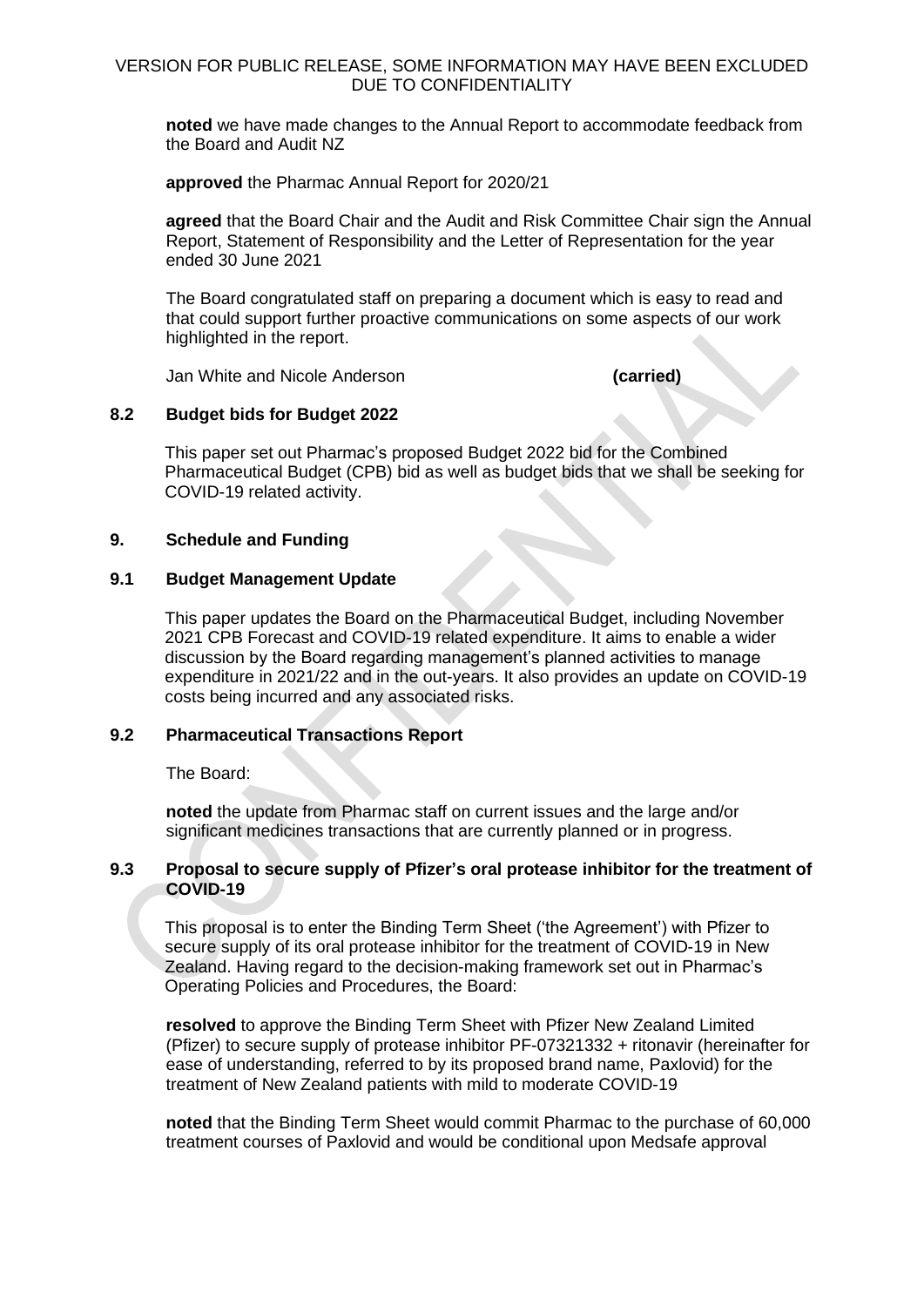**noted** that following approval of this proposal by the Pharmac Board of Directors the Chief Executive would sign the Binding Term Sheet on behalf of Pharmac

**noted** that the costs associated with this decision would be met from available COVID-19 funds and that this decision is another example of Pharmac making use of the COVID-19 fund to fund COVID-19 treatments

**noted** that the government have determined that Pharmac will be the lead purchasing agent for COVID-19 treatments

**noted** that clinical advice has not yet been sought regarding Paxlovid, however due to global demand, an expedited decision to secure stock is required

**noted** that clinical advice will be sought regarding Paxlovid, from Pharmac's COVID-19 Treatments Advisory Group in December 2021

**noted** if secured and approved by Medsafe, supply of Paxlovid could be available to New Zealand patients from quarter two 2022

**noted** that public consultation on this proposal was not possible prior to making any decision due to the urgency required to secure supply for New Zealand; however, Pharmac would retain the option to consult on the eligibility criteria for Paxlovid at a later date, if this was required

**noted** that the target population for treatment with Paxlovid, and eligibility criteria are yet to be proposed. This paper seeks approval of an advance purchase agreement only. Any proposal relating to eligibility criteria would be subject to a separate decision paper and would likely involve targeted consultation with the health sector

**noted** the difficulty in administering this treatment in the community due to the timing of infection and start of treatment, however acknowledged that this is one treatment in a portfolio of treatments which will provide options, which is particularly important if there are issues with supply of other treatments or there is a change in efficacy of treatments etc

**noted** that there is some risk to Pharmac's reputation that people may think that Pharmac is investing in COVID-19 treatments instead of investing in other new medicines. The Board considered that careful communications to explain this unusual situation would be required to mitigate this risk.

Claudia Wyss and Jan White **(carried)**

#### **9.4 Proposal to secure additional supply of casirivimab and imdevimab for the treatment of COVID-19**

The proposal is to amend the Advance Purchase Agreement with Roche to secure additional supply of casirivimab and imdevimab (Ronapreve) for the treatment of patients with COVID-19 in New Zealand for the 2022 calendar year. Having regard to the decision-making framework set out in Pharmac's Operating Policies and Procedures, the Board:

**resolved** to approve the updated Advanced Purchase Agreement with Roche Products (New Zealand) Limited (Roche) to secure additional supply of casirivimab and imdevimab for the 2022 calendar year for the treatment of New Zealand patients with mild to moderate COVID-19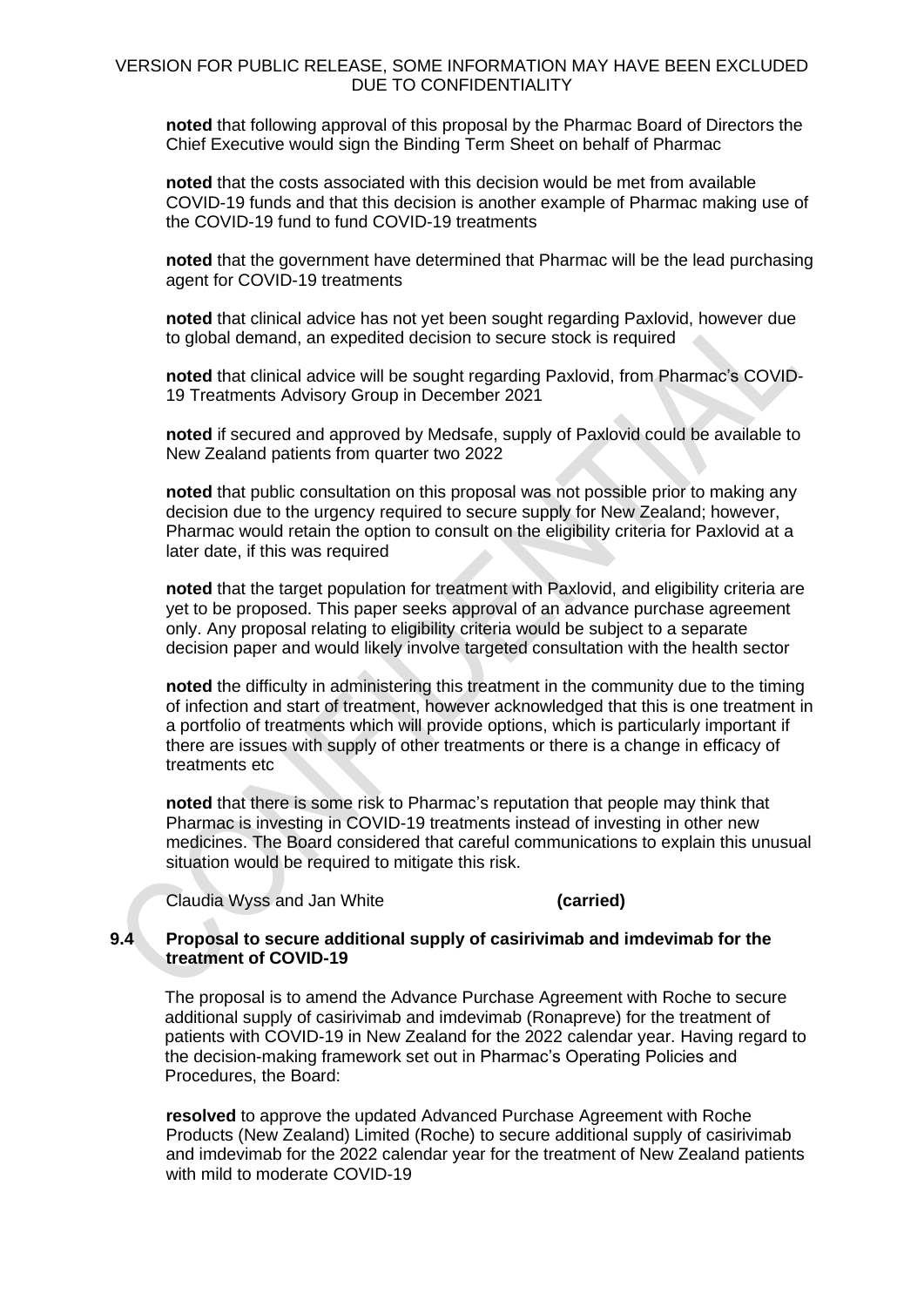**noted** that the updated Advanced Purchase Agreement would commit Pharmac to the purchase of an additional 7,500 doses of casirivimab and imdevimab and would remain conditional upon Medsafe approval

**noted** that this proposal follows the decision by the Pharmac Board in October 2021 to secure supply of an initial order of 5,300 doses of casirivimab and imdevimab

**noted** that this proposal follows communication from Roche that the global cut-off for 2022 orders of casirivimab and imdevimab is 1 December 2021

**noted** that the costs associated with this decision would be met from available COVID-19 funds

**noted** that clinical advice has been sought from Pharmac's recently established COVID-19 Treatments Advisory Group to ensure the treatment is targeted to the patients most likely to benefit

**noted** it is expected casirivimab and imdevimab will be available in New Zealand from early 2022

**noted** that public consultation on this proposal has not been undertaken due to the short timeframes for securing supply; however, Pharmac retains the option to consult on the proposed eligibility criteria for casirivimab and imdevimab once they have been finalised

Nicole Anderson and Claudia Wyss **(carried)**

#### **9.5 Named Patient Pharmaceutical Assessment Update**

This paper provides the Board with an annual update on Pharmac's management of applications under the Exceptional Circumstances framework for 2020/21 and to highlight any particular areas where there have been changes in outcomes or approach since the last report. The Board:

**noted** the Named Patient Pharmaceutical Assessment (NPPA) activities since the previous update to the Board in October 2020

**noted** Pharmac received 1,393 NPPA applications during 2020/21. This is 66 applications more than 2019/20 and continues the upward application trend since 2017/18

**noted** the NPPA assessment pathway remains important for patients with rare disorders and/or exceptionally high and unusual health needs to access funding for treatments. Examples of some important treatments that have been funded under the NPPA Policy in 2020/21 are outlined

**noted** the Exceptional Circumstances Framework also provides a mechanism for Pharmac to make decisions about funding treatment for specific patients outside of the Pharmaceutical Schedule and separate to the NPPA Policy. Examples of these in 2020/21 are outlined

**noted** following positive feedback from pharmacists and clinicians in 2019/20, Pharmac plans to update NPPA related data available on our [website](https://pharmac.govt.nz/medicine-funding-and-supply/make-an-application/nppa-applications/nppa-outcome-data/) with a further 18 months of application outcome data.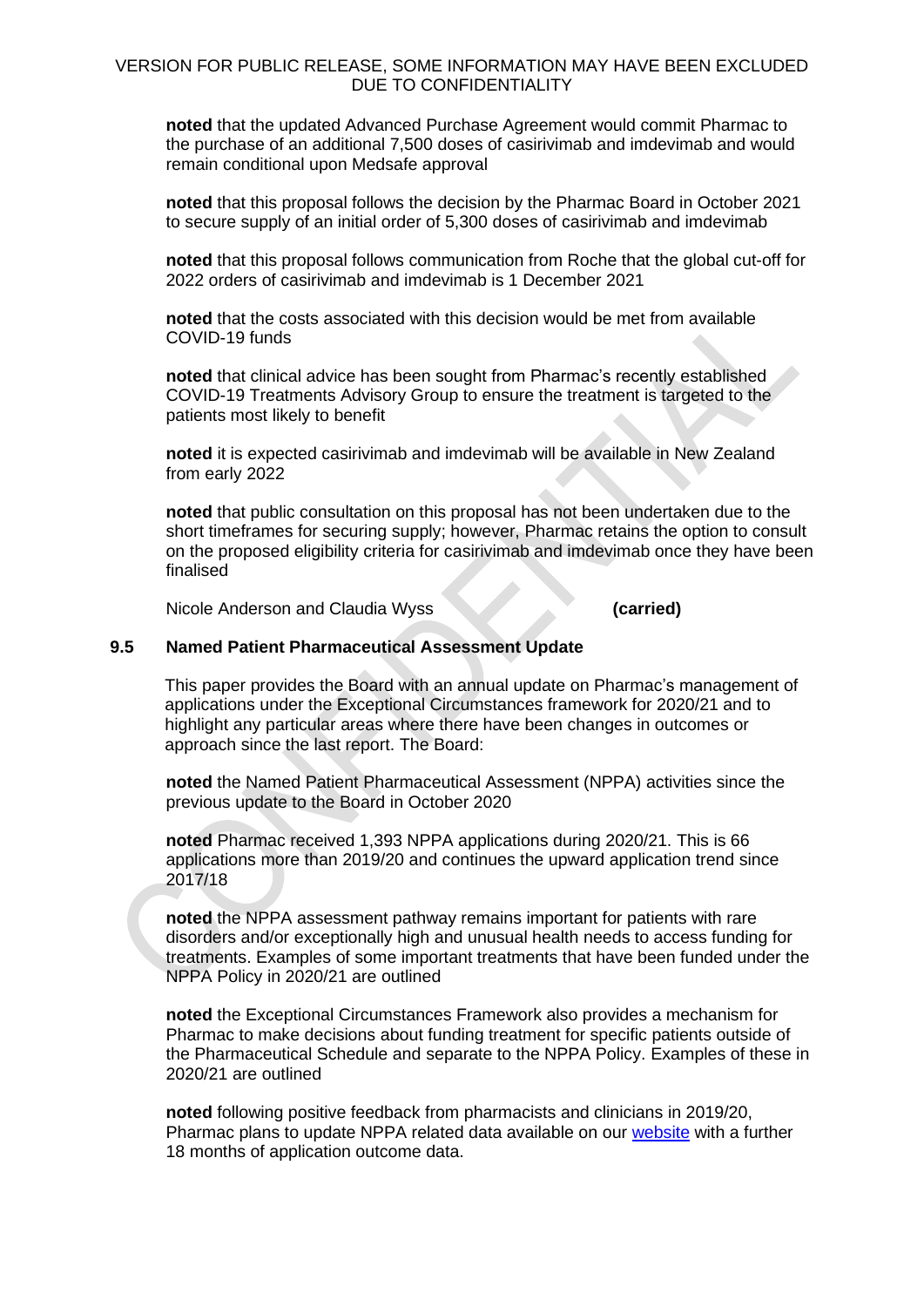**noted** that staff are planning to conduct a business process review, internal and external, on the exceptions applications process to identify improvements and to make it less burdensome for clinicians so that it is not a barrier for patients access to treatments. Staff indicated input would be sought from clinicians that submit NPPA applications. A Board member suggested staff also seek input from applicants. Staff noted that currently they actively encourage applicants to phone us for assistance so the process is not more complicated than it needs to be

**noted** that regular reviews of external facing policies are desirable and that staff will identify a review date for the NPPA policy.

### **9.6 Medical Devices and Transaction Investment Report**

This paper provided the Board with a monthly update on progress with medical devices national contracting activity. The Board:

**noted** the update on progress with medical devices national contracting activity and work towards the Statement of Performance Expectations target

**noted** that since the Board paper was prepared, staff have secure contracts that cover \$456 million of annual DHB hospital expenditure on medical devices, so good progress to our target

**noted** that staff have increased engagement with the Health Transition Unit on a procurement and supply chain framework

**noted** the findings in the UK that pulse oximeters have been found to be less effective on darker coloured skin. Staff noted that assessing suitability of medical devices for gender and race is relevant in our work to fund medical devices

**noted** that FPIM is being rolled out in Taranaki

**noted** that the additional freight costs due to COVID-19 supply disruptions has been lower than expected.

## **9.7 Summary of decisions made under delegated Authority – October 2021**

This report contained a summary of all decisions made by Pharmac staff under delegated authority since the last Board meeting. The Board:

**noted** the summary of decisions made under Delegated Authority during October 2021 by the Chief Executive, Director of Operations, Manager Pharmaceutical Funding, Senior Advisor/Team Leader and Senior Therapeutic Group Managers/Team Leaders

**noted** the membership of the COVID-19 Treatments Advisory Group and that staff are progressing with appointing a consumer representative.

*Chief Executive left the meeting.*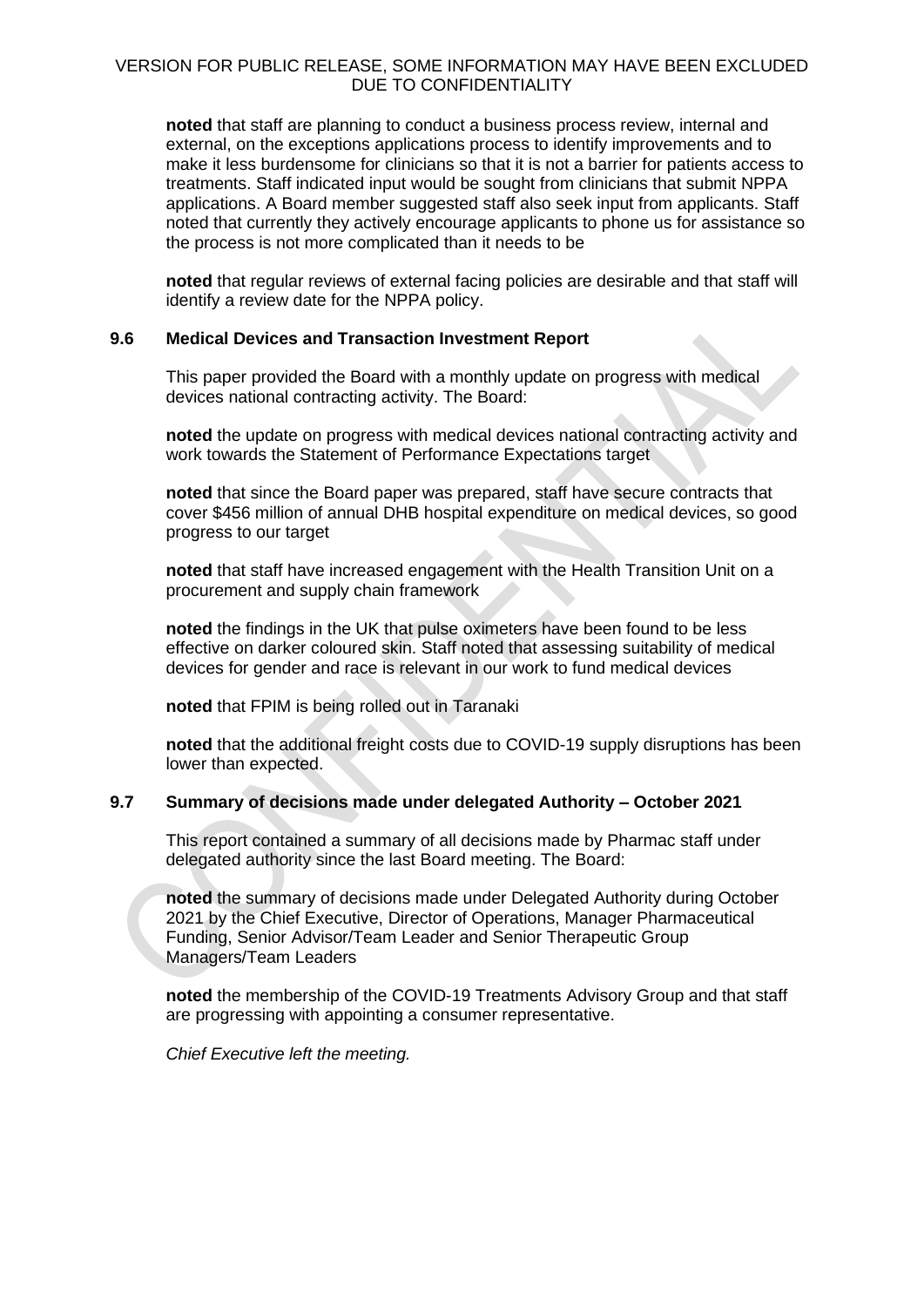#### **10. Strategic Planning and Policy**

#### **10.1 Progress on the continuous improvement of Pharmac's medicine assessment and funding decision-making processes**

This paper provided the Board with an update on progress with the end-to-end review of our medicines assessment and decision-making process project. The Board:

**noted** that current work to improve transparency and timeliness of medicine funding applications is a continuation of efforts initiated in 2018 to make Pharmac's processes faster, clearer, and simpler

**noted** that as part of the Enhance Key Functions strategic priority, an end-to-end analysis project was commissioned in February this year and we have recently completed one of our significant project objectives

**noted** the broad findings of the end-to-end process analysis, and the process improvement work programme that has subsequently been initiated

**noted** that the Interim Report of the external review of Pharmac identified timeliness, public transparency, and the accessibility of Pharmac's decision making processes as key themes

**noted** that the Board will receive another update on the end-to-end analysis project in March 2022

**noted** the great work of staff to progress with process improvement activities which is crucial for delivering better outcomes for New Zealanders and acknowledge that it was unfortunate this work was not recognised in the Interim Review Report

**noted** that staff have been very engaged with the process improvement work, to the point where demand might outstrip ability to make change

**noted** that in 2022 staff intend to engage with the Rōpū, CAC and PTAC on staff's 'Blue Skies' project.

### **10.2 Increasing New Zealand business access to Pharmac procurement opportunities**

This paper outlined our approach to increasing opportunities for Māori, Pacific and New Zealand-owned businesses to engage with Pharmac procurement opportunities. The paper also summarised contracts awarded in the first quarter of this financial year that we are required to report to TPK and MBIE. The Board:

**noted** that a progressive procurement policy to increase the diversity of government suppliers and achieve broader economic and social outcomes has been approved by Cabinet

**noted** there is a special focus to increase the proportion of relevant contracts awarded to Māori businesses across mandated government agencies, which includes Pharmac

**noted** that the Government has set a target to award Māori businesses five percent of all annual procurement contracts, and we are required to report to Te Puni Kōkiri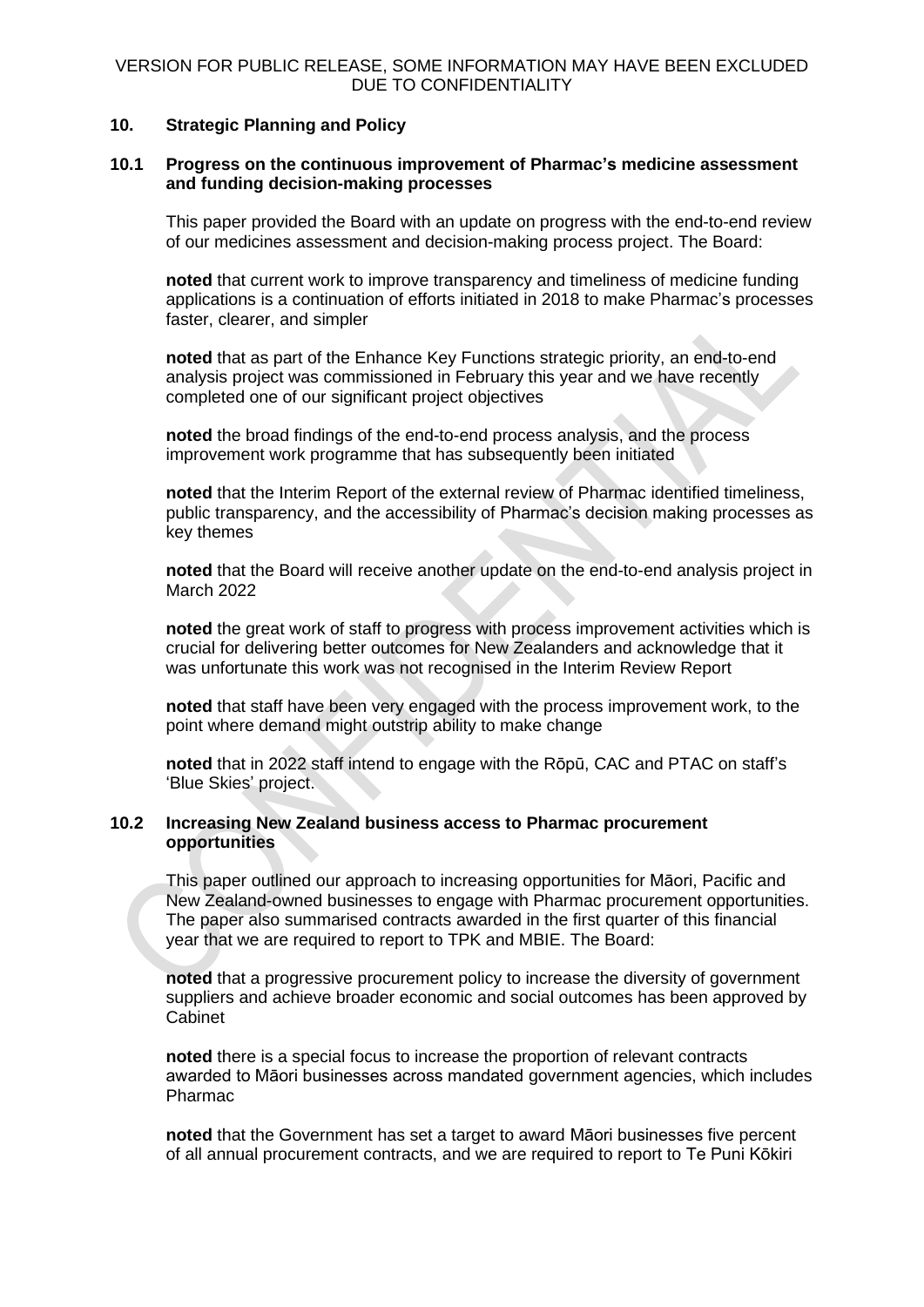(TPK) and the Ministry of Business, Innovation & Employment (MBIE) on this in their capacity as lead government agencies in the progressive procurement initiative

**noted** that TPK and MBIE have advised that the panel of consultancy services has increased its diversity of government suppliers so there will be a lot more Māori businesses which we will have access to, to help us to reach the target. A Board member noted that there are more panels opening up so we are hopeful that we will see more diversity of suppliers over the next couple of years

**noted** that the Government has decided that pharmaceutical (medicines, medical devices and related products) procurement is exempt from this target. Despite this, our aim is to reduce barriers for engagement and support improving the competitiveness of Māori and other New Zealand businesses in our pharmaceutical procurement activities

**noted** that for Pharmac's operational (non-pharmaceutical) procurement, reaching the Government set target will require a considered and planned approach

**noted** the activities Pharmac staff are progressing to consider initiatives to become a customer of choice for Māori businesses

**noted** that staff are also working together as an organisation to increase Māori providers and find businesses to engage with us. Staff are also looking at our procurement process to identify opportunities to make it less cumbersome on suppliers

**noted** that it is pleasing to see Pharmac staff looking at this.

#### **11. Regular Reports and Noting Papers**

#### **11.1 Risk Report - Exceptions**

The full risk register was considered by the Audit and Risk Committee and provided to the Board as an information item. The register lists risks that exceed the Board's identified risk tolerance. This paper is an exception report for the Board about changes to the register. The Board:

**noted** the summary risk report, which provided an update on items on the Board risk register that have materially changed since the quarter one risk register was reviewed by the Board in October 2021

**noted** that the Audit and Risk Committee reviewed the November updated risk register when it met on 3 December 2021

#### **12. Interest Articles**

**noted** the interest articles.

#### **13. General Business**

The Board said farewell to Board members, Ross Lawrenson and Nicole Anderson, Mark Woodard, Director of Corporate/CFO, Lizzy Cohen, Board Secretary, and Mark Weatherall, PTAC Chair.